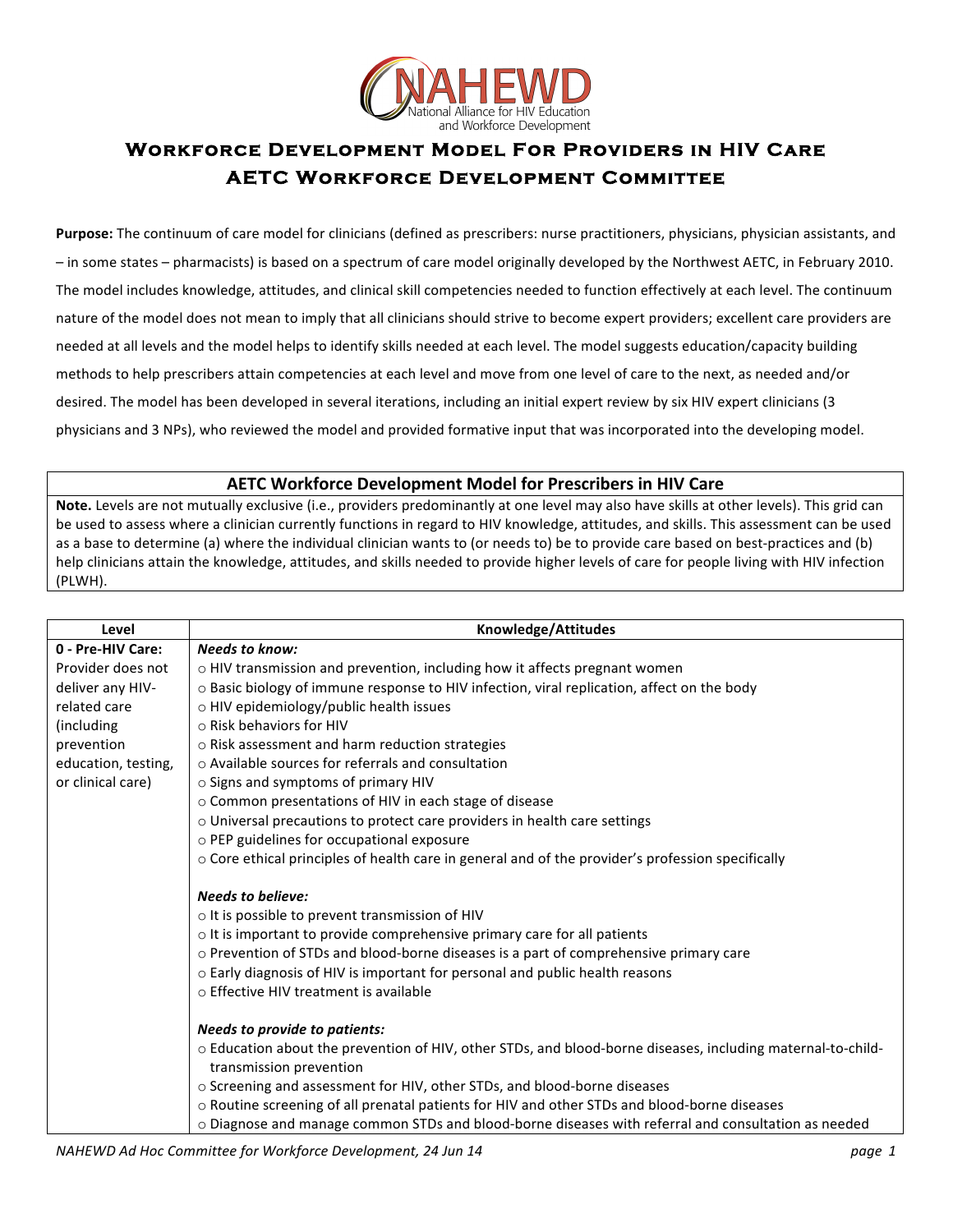| Level                  | Knowledge/Attitudes                                                                                                                                             |
|------------------------|-----------------------------------------------------------------------------------------------------------------------------------------------------------------|
|                        | o Discuss PEP with occupationally exposed health care providers                                                                                                 |
|                        | o With consultation and/or referral as needed, provide PEP to exposed health care providers                                                                     |
| 1 - Basic Care: HIV    | Above plus                                                                                                                                                      |
| <b>Screening &amp;</b> |                                                                                                                                                                 |
| Diagnosis: HIV-        | <b>Needs to know:</b>                                                                                                                                           |
| related services       | o Prevention methods specific to risk: sexual activity, drug use, and perinatal                                                                                 |
| limited to             | o CDC recommendations on testing                                                                                                                                |
| prevention             | o State laws governing HIV testing                                                                                                                              |
| counseling, HIV        | o Confidentiality issues related to HIV testing                                                                                                                 |
| testing, post-test     | o Testing options, including referrals, use of reference lab, on-site rapid testing                                                                             |
| counseling, and        | o Reimbursement processes for HIV testing                                                                                                                       |
| referral to care       | o How HIV affects immune function                                                                                                                               |
| post-diagnosis         | o Prophylaxis for OIs                                                                                                                                           |
|                        | o Cultural issues (including gender, sexual orientation, high risk communities, race/ethnicity, economic status,                                                |
|                        | and age) that affect prevention, diagnosis, and treatment of HIV infection                                                                                      |
|                        | o Referral and consultation resources                                                                                                                           |
|                        | o How HIV-related stigma and discrimination affect diagnosis and care                                                                                           |
|                        | o Consultation and referral resources                                                                                                                           |
|                        |                                                                                                                                                                 |
|                        | <b>Needs to believe:</b>                                                                                                                                        |
|                        | o Clinicians have a responsibility to provide HIV testing                                                                                                       |
|                        | o PLWH deserve comprehensive and compassionate care, including early diagnosis and treatment                                                                    |
|                        |                                                                                                                                                                 |
|                        | Needs to have the skills to:                                                                                                                                    |
|                        | o Assess patients for HIV-related risk behaviors annually to determine need for testing or re-testing                                                           |
|                        | o Discuss HIV concerns with patients                                                                                                                            |
|                        | o Advise patient on need for HIV test<br>o Offer routine initial HIV screening                                                                                  |
|                        |                                                                                                                                                                 |
|                        | $\circ$ Reinforce information about sexual health and HIV prevention r/t sexual activity and drug use                                                           |
|                        | o Provide culturally appropriate counseling and HIV risk assessment<br>o Provide a safe and confidential environment for patients to discuss concerns about HIV |
|                        | o Reinforce prevention education to focus on prevention with positives                                                                                          |
|                        | o Order/perform HIV test (rapid tests and tests sent to reference labs)                                                                                         |
|                        | o Interpret HIV diagnostic tests                                                                                                                                |
|                        | o Provide test results                                                                                                                                          |
|                        | " With negative test: reinforce prevention messages, answer questions                                                                                           |
|                        | " With positive rapid test: identify the test result as "reactive" and provide information about a                                                              |
|                        | confirming test                                                                                                                                                 |
|                        | " With confirmed positive test: provide positive messages about treatment and potentials for                                                                    |
|                        | longevity, assess acceptance of information                                                                                                                     |
|                        | o When giving positive results to pregnant women, discuss mother-to-child prevention methods and provide                                                        |
|                        | guidance on breastfeeding                                                                                                                                       |
|                        | o Discuss partner notification and testing with HIV-infected and at-risk patients                                                                               |
|                        | o Discuss and provide guidance on concerns related to disclosing HIV status with PLWH                                                                           |
|                        | o As patient is ready, teach basic HIV biology, prevention methods, and treatment options                                                                       |
|                        | o Arrange appropriate follow up after a positive test result                                                                                                    |
|                        | • Order appropriate lab tests                                                                                                                                   |
|                        | " Consult with HIV-expert care providers for next steps                                                                                                         |
|                        | Provide linkage and entry into specialty care as needed                                                                                                         |
|                        | Arrange for case management                                                                                                                                     |
|                        | o Arrange appropriate follow up after a negative test result                                                                                                    |
|                        | " Determine need for referral to services for mental health, substance use, or related issues                                                                   |
|                        | Provide linkage and entry into specialty care as needed                                                                                                         |
|                        | o Recognize and diagnose acute HIV infection                                                                                                                    |
|                        | o Recognize common oral and cutaneous manifestations of HIV                                                                                                     |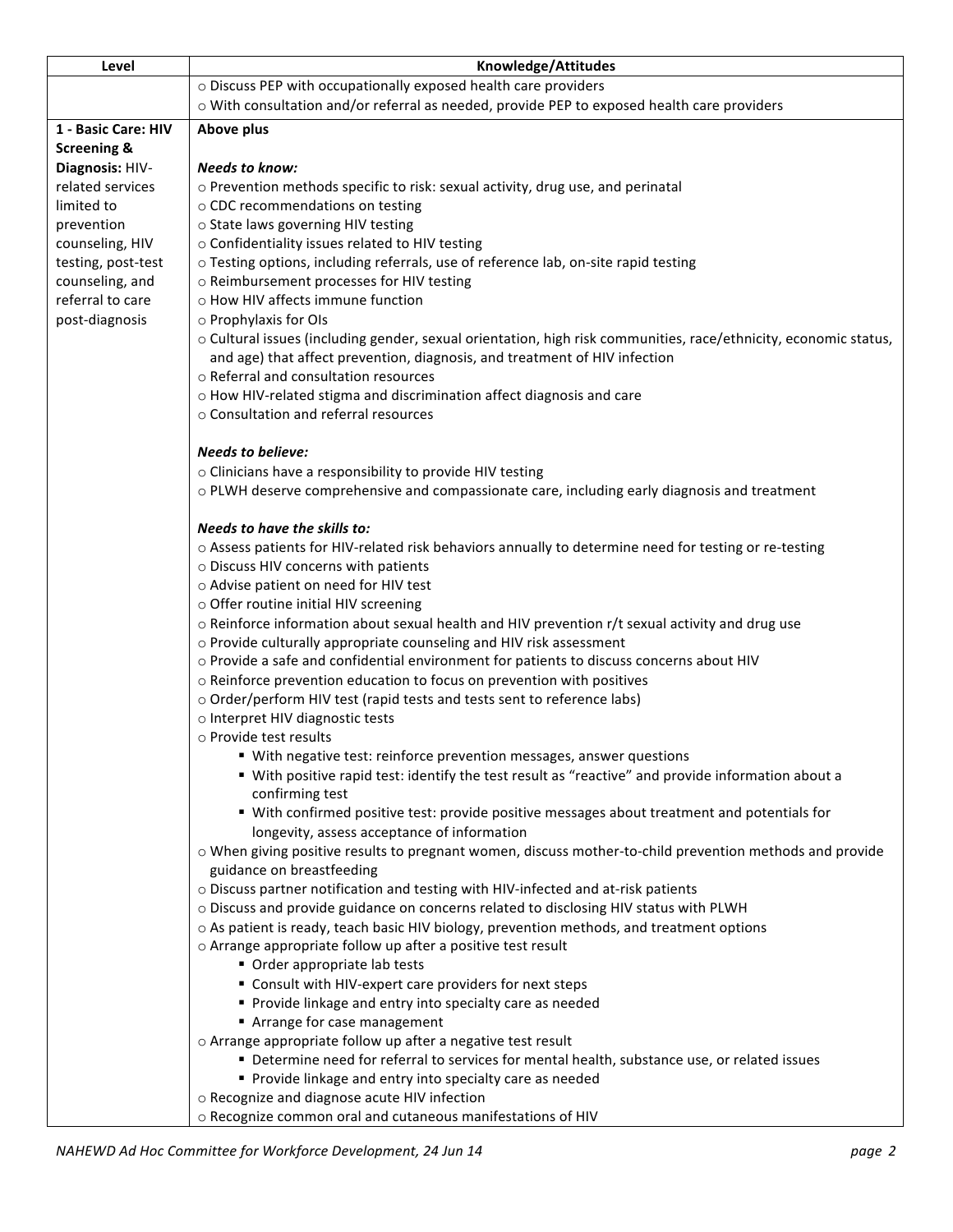| Level                                    | Knowledge/Attitudes                                                                                                                                                                                         |
|------------------------------------------|-------------------------------------------------------------------------------------------------------------------------------------------------------------------------------------------------------------|
|                                          | o Recognize clinical manifestations of common OIs                                                                                                                                                           |
|                                          | o Determine need for OI prophylaxis based on CD4+ T cell counts and DHHS guidelines                                                                                                                         |
|                                          | o Provide follow-up care including referrals for treatment and/or prevention programs                                                                                                                       |
| 2 - Intermediate                         | Above plus                                                                                                                                                                                                  |
| <b>HIV Clinical Care:</b>                |                                                                                                                                                                                                             |
| HIV-related                              | <b>Needs to know:</b>                                                                                                                                                                                       |
| services including                       | o Appropriate components of HIV history and physical assessment                                                                                                                                             |
| primary care, HIV<br>treatment/care, lab | o Common physical findings in various stages of HIV infection<br>o Common co-morbidities in PLWH including TB, HBV, HCV, and other STDs                                                                     |
| monitoring, with                         | ○ Critical lab tests                                                                                                                                                                                        |
| referral to or                           | o Components of comprehensive primary care for PLWH                                                                                                                                                         |
| consultation with                        | o HIV care guidelines, including implementation of initial ART when indicated                                                                                                                               |
| experts as needed                        | ARV resistance testing at time of diagnosis and prior to initiating ART                                                                                                                                     |
| for advanced care                        | Appropriate doses for ARVs                                                                                                                                                                                  |
| services                                 | " Significant drug-drug interactions with ARVs, including ARV-ARV and ARV-other drug interactions                                                                                                           |
|                                          | " Common adverse effects and metabolic complications related to ART                                                                                                                                         |
|                                          | How to determine treatment success/failure                                                                                                                                                                  |
|                                          | o Considerations for special populations including women, children, adolescents, migrants, homeless,                                                                                                        |
|                                          | uninsured, substance users, racial/ethnic groups, etc.<br>o Reproductive considerations for HIV-infected women and men                                                                                      |
|                                          | o Evidence-based methods to treat common symptoms and ARV side effects                                                                                                                                      |
|                                          | o Potential for OIs                                                                                                                                                                                         |
|                                          |                                                                                                                                                                                                             |
|                                          | <b>Needs to believe:</b>                                                                                                                                                                                    |
|                                          | o PLWH can live well with consistent, on-going, and appropriate care                                                                                                                                        |
|                                          | o PLWH can benefit from comprehensive care and services, including case management, retention in care                                                                                                       |
|                                          | services, prevention with positives education, and medication/treatment adherence programs                                                                                                                  |
|                                          | o PLWH can have positive reproductive experiences                                                                                                                                                           |
|                                          | Needs have the skills to:                                                                                                                                                                                   |
|                                          | o Provide consistent care for about 20 PLWH                                                                                                                                                                 |
|                                          | o Perform comprehensive Initial evaluation of a newly-diagnosed PLWH                                                                                                                                        |
|                                          | o Perform comprehensive oral assessment and refer for dental care                                                                                                                                           |
|                                          | o Routinely assess PLWH for problems related to substance use and depression; refer as needed for                                                                                                           |
|                                          | treatment and therapy                                                                                                                                                                                       |
|                                          | o Order HIV-focused labs and other routine tests                                                                                                                                                            |
|                                          | o Offer appropriate primary care to PLWH: age-specific tests, immunizations, assessments, care, as well as<br>HIV-specific assessments, including screening for TB, HBV, HCV, and other STDs                |
|                                          | o Encourage behavior changes to support health: positive modifications to tobacco use, drug use, nutrition,                                                                                                 |
|                                          | exercise, stress, etc.                                                                                                                                                                                      |
|                                          | o Report and discuss lab values with patients                                                                                                                                                               |
|                                          | o Teach patients about HIV treatment options                                                                                                                                                                |
|                                          | o Initiate ART                                                                                                                                                                                              |
|                                          | o Encourage patients to stay in care, adhere to ART, and prevent risks related to acquiring and/or transmitting                                                                                             |
|                                          | sexually- and parenterally-acquired infections                                                                                                                                                              |
|                                          | o Identify and prevent drug-drug interactions that could result from treatment of other acute and chronic                                                                                                   |
|                                          | medical conditions                                                                                                                                                                                          |
|                                          | o Recognize and manage adverse effects and metabolic complications of ART, including drug toxicities,<br>changes in glucose metabolism, renal dysfunction, coronary artery disease, and lipid abnormalities |
|                                          | o Assess need for and assist with planning for contraception or conception                                                                                                                                  |
|                                          | o Assess for mental health and substance abuse co-morbidities; offer treatment and/or referral for care                                                                                                     |
|                                          | o Provide reproductive counseling to PLWH and discordant couples                                                                                                                                            |
|                                          | o Use consultation and referral for HIV-infected pregnant women as needed                                                                                                                                   |
|                                          |                                                                                                                                                                                                             |